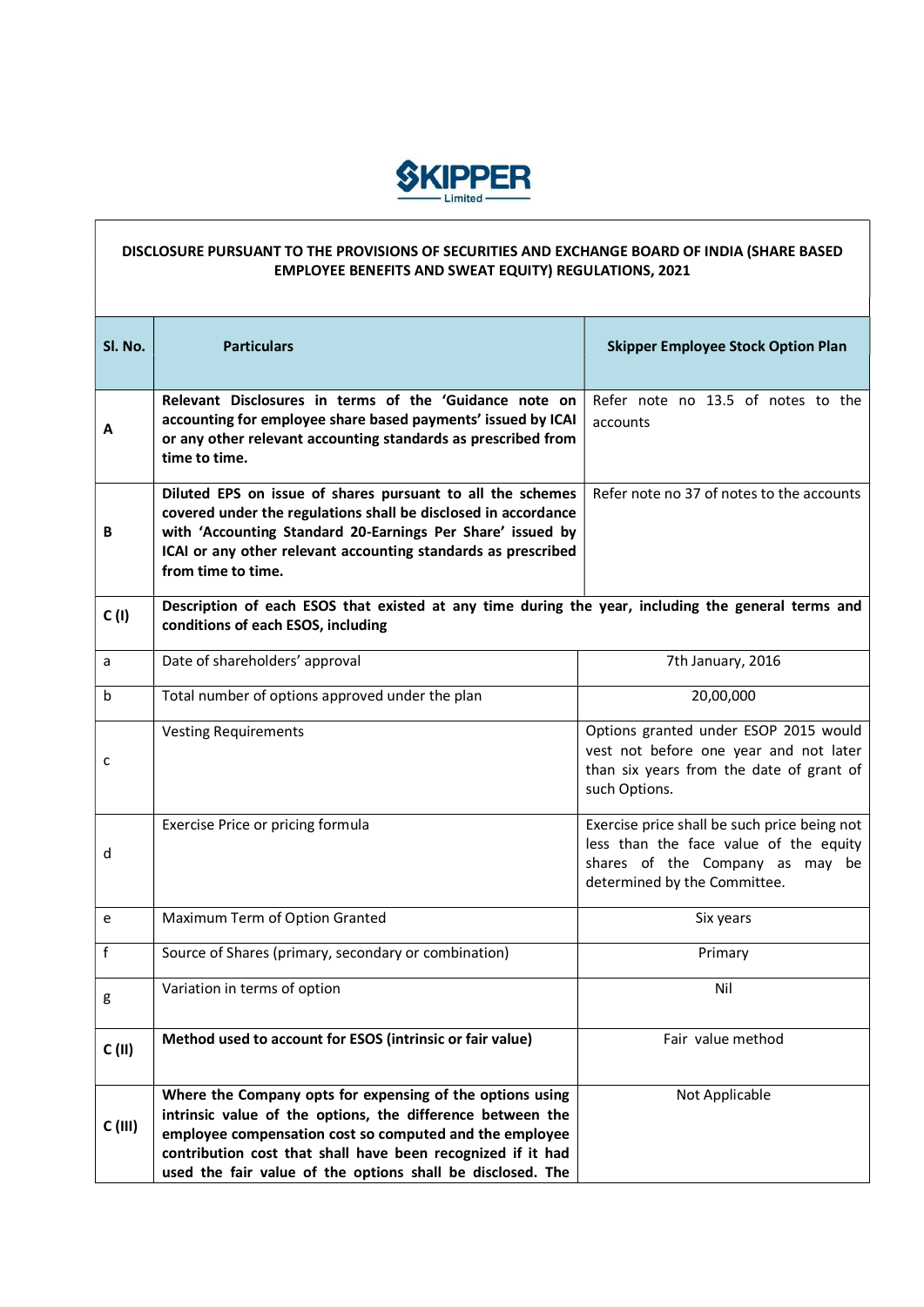|                                                             | impact of this difference on profits and on EPS of the<br>Company shall also be disclosed.                                                                                                     |                                                                                                                |  |
|-------------------------------------------------------------|------------------------------------------------------------------------------------------------------------------------------------------------------------------------------------------------|----------------------------------------------------------------------------------------------------------------|--|
|                                                             | Options movement during the year                                                                                                                                                               |                                                                                                                |  |
|                                                             | Number of options outstanding at the beginning of the period<br>(A)                                                                                                                            | 0                                                                                                              |  |
|                                                             | Number of options granted during the year (B)                                                                                                                                                  | 0                                                                                                              |  |
|                                                             | Number of options forfeited/lapsed during the year (C)                                                                                                                                         | 0                                                                                                              |  |
|                                                             | Number of options vested during the year                                                                                                                                                       | 0                                                                                                              |  |
|                                                             | Number of options exercised during the year (D)                                                                                                                                                | $\Omega$                                                                                                       |  |
| C (IV)                                                      | Number of shares arising as a result of exercise of options                                                                                                                                    | 0                                                                                                              |  |
|                                                             | Money realized by exercise of options (INR), if scheme is<br>implemented directly by the company                                                                                               | 0                                                                                                              |  |
|                                                             | Loan repaid by the Trust during the year from exercise price<br>received                                                                                                                       | Not Applicable                                                                                                 |  |
|                                                             | Number of options outstanding at the end of the year/ No. of<br>options in force (A+B-C-D)                                                                                                     | 0                                                                                                              |  |
|                                                             | Number of options exercisable at the end of the year                                                                                                                                           | $\Omega$                                                                                                       |  |
| C(V)                                                        | Weighted average exercise prices and weighted average fair<br>values of options for options whose exercise price either<br>equals or exceeds or is less than the market price of the<br>stock. | Not Applicable                                                                                                 |  |
| Employee wise details of option granted during the year to: |                                                                                                                                                                                                |                                                                                                                |  |
|                                                             | i) Senior Managerial Person (including KMP)                                                                                                                                                    | i) Summary of options granted to senior<br>managerial personnel are as under:                                  |  |
|                                                             |                                                                                                                                                                                                | No. of employees covered : Nil                                                                                 |  |
|                                                             |                                                                                                                                                                                                | of options granted to<br>No.<br>such<br>personnel: Nil                                                         |  |
| C (VI)                                                      | ii) Any other employee who receives a grant in any 1 year of<br>option amounting to 5% or more option granted during the<br>year                                                               | ii) Summary of employees who are<br>granted options amounting to 5% or<br>more option granted during the year: |  |
|                                                             |                                                                                                                                                                                                | No. of employees covered : Nil                                                                                 |  |
|                                                             |                                                                                                                                                                                                | of options<br>No.<br>granted to<br>such<br>personnel: Nil                                                      |  |
|                                                             | iii)Identified employee who were granted the options<br>during any 1 year, equal to or exceeding 1% of the issued<br>capital of the company at the time of grant                               | iii) Nil                                                                                                       |  |